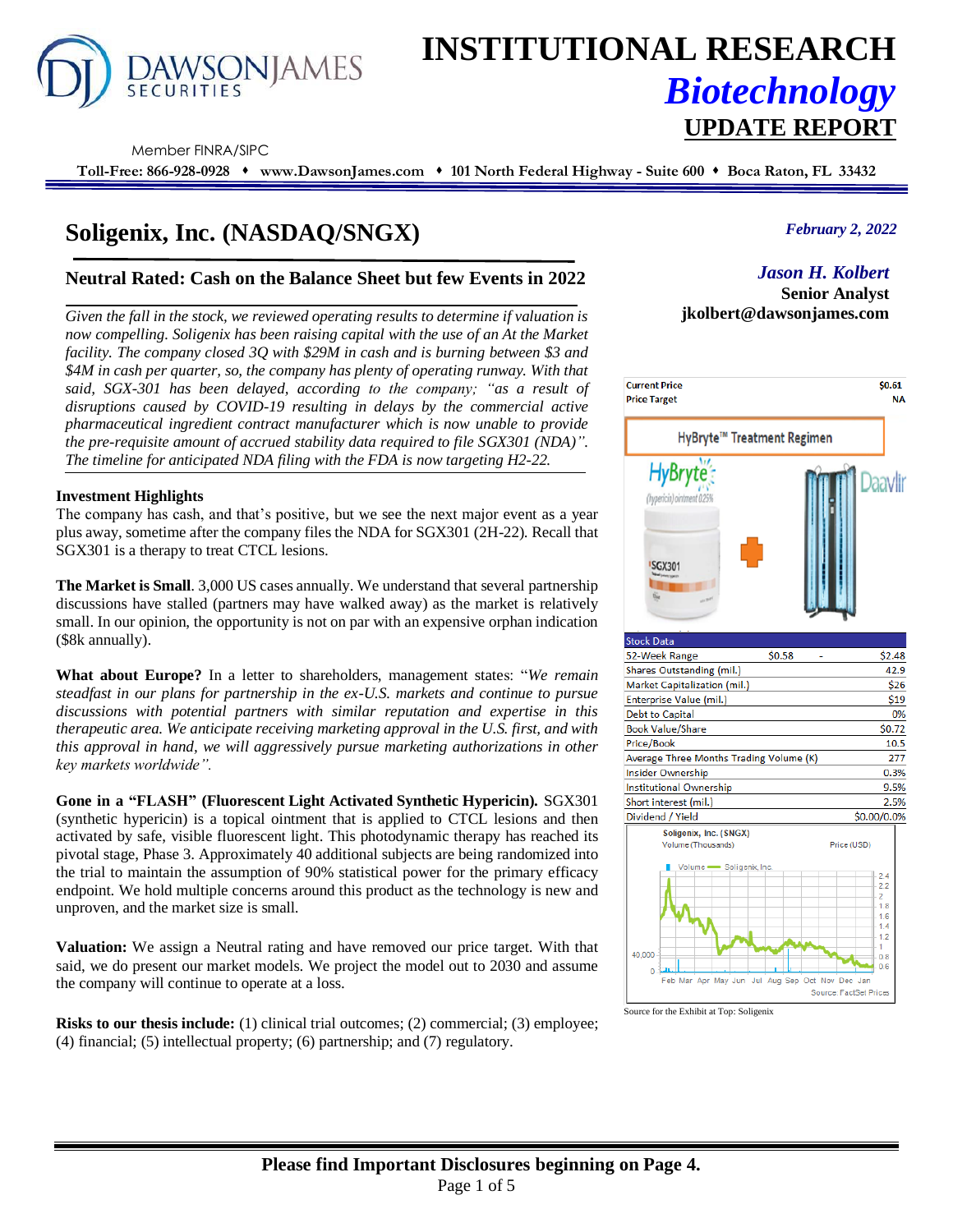### **Modeling Assumptions: SGX301**

**DAWSONIAMES** 

- **Prevalence.** There are an estimated 40,000 individuals who have been diagnosed with CTCL worldwide. In the United States, 3,000 new cases are diagnosed each year.
- **2. Clinical and regulatory outcome assumptions.** With positive topline results from the SGX301 Phase 3 study we now expect the company to file the NDA 2H-22 and assume approval and commercialization in 2024.
- **3. Product assumptions.** We assume that a yearly treatment cycle for SGX 301 costs \$8,000. We also predict that the cost of the drug will increase by 1% per year, but this number may be too conservative since the current off-label treatments are priced at \$10,000.
- **4. Probability of Success.** We assign just a 10% risk adjustment to our therapeutic model of SGX301 based on the risks associated with the indications, which have a high failure rate, even in late-stage trials.

#### **Exhibit 1. SGX301 Model**

| <b>SGX301 (CTCL)</b>                       |          |         |          |          |          |         |                      |         |          |         |         |                 |         |
|--------------------------------------------|----------|---------|----------|----------|----------|---------|----------------------|---------|----------|---------|---------|-----------------|---------|
| <b>SGX301 Revenues Model</b>               | 2018     | 2019    | 2020     | 2021     | 2022     | 2023    | 2024                 | 2025    | 2026     | 2027    | 2028    | 2029            | 2030    |
| <b>CTCL Prevalance</b>                     | 40,000   | 42.800  | 45,796   | 49,002   | 51,942   | 55,058  | 58,362               | 61,280  | 64.344   | 67,561  | 70.264  | 73,074          | 75,997  |
| Market Size Growth                         | 7%       | 7%      | 7%       | 6%       | 6%       | 6%      | 5%                   | 5%      | 5%       | 4%      | 4%      | 4%              | 3%      |
| Treated with SGX 301                       | 37,000   | 39,590  | 42.361   | 45,327   | 48,046   | 50,929  | 53,985               | 56,684  | 59,518   | 62.494  | 64,994  | 67,594          | 70,297  |
| Elgible patients with insurance etc. (75%) | 27,750   | 29,693  | 31,771   | 33,995   | 36,035   | 38,197  | 40,489               | 42,513  | 44,639   | 46,871  | 48.745  | 50,695          | 52,723  |
| <b>Market Penetration</b>                  | 0%       | 0%      | 0%       |          |          | 2%      | 5%                   | 8%      | 11%      | 14%     | 18%     | 19%             | 20%     |
| <b>Treatable Patients</b>                  | $\Omega$ | 0       | $\Omega$ | $\Omega$ | $\Omega$ | 764     | 2024                 | 3401    | 4910     | 6562    | 8774    | 9632            | 10545   |
| Average Cost of Therapy                    | \$8,000  | \$8,000 | \$8,000  | \$8,000  | \$8,080  | \$8,161 | \$8,242              | \$8,325 | \$8,408  | \$8,492 | \$8,577 | \$8,663         | \$8,749 |
| Price Growth                               | 0%       | $0\%$   | 0%       | 1%       | 1%       | $1\%$   | 1%                   | 1%      | $1\%$    | 1%      | 1%      | 1%              | 1%      |
| Total Sales (\$millions) \$                | ٠        | `e      |          |          |          | 6       | 17                   | 28      | 's<br>41 | 56      | 75<br>S | 83 <sup>2</sup> | 92      |
| <b>Risk Adiusted</b>                       | 10%      | 10%     | 10%      | 10%      | 10%      | 10%     | 10%                  | 10%     | 10%      | 10%     | 10%     | 10%             | 10%     |
| Total Sales (US) (\$millions) \$           |          |         |          |          |          |         | $\mathbf{2}$<br>- \$ | 3<br>-S | 4<br>ŝ.  | 6<br>-S | 8<br>Ŝ. | 8<br>S          | 9       |

*Source: Dawson James estimates*

#### **Risk Analysis**

In addition to the typical risks associated with development-stage specialty pharmaceutical companies, potential risks specific to Soligenix are as follows:

**Clinical Trial Risk.** There can be no assurances that the outcome of the current trials is successful.

**Commercial risk.** Fluorescent Light Activated Synthetic Hypericin represents a new paradigm in the treatment of CTCL. Adoption may take longer than expected.

**Employee risk.** Soligenix Inc. has an experienced management team in its president and CEO, CFO, CSO, and CMO. Soligenix plans to bring its proposed products to market in the next two years. The success of the company may depend on the experience, abilities and continued services of its senior officers, sales staff, and key scientific personnel.

**Financial risk.** Soligenix is not a profitable company. While the company has a cash balance at this time, it's likely that it will need to raise additional capital to continue to fund operations through NDA application and approval. There are no assurances that the company will be able to successfully raise capital and do so on favorable terms.

**Intellectual property risk.** The company may have to defend its patents and technical know-how, and there can be no assurances that the patents will not be infringed upon or will be held as valid if challenged, and the company may infringe on third parties' patents.

**Partnership risks**. Soligenix depends on government funding for the public health solutions program. This funding could be canceled at any time.

**Regulatory risk**. Soligenix must be able to obtain NDA approval before commercial sales of its products can commence in the United States. The timing of these approvals is uncertain. Additionally, the government's biodefense priority might change, affecting the commercial development of RiVax.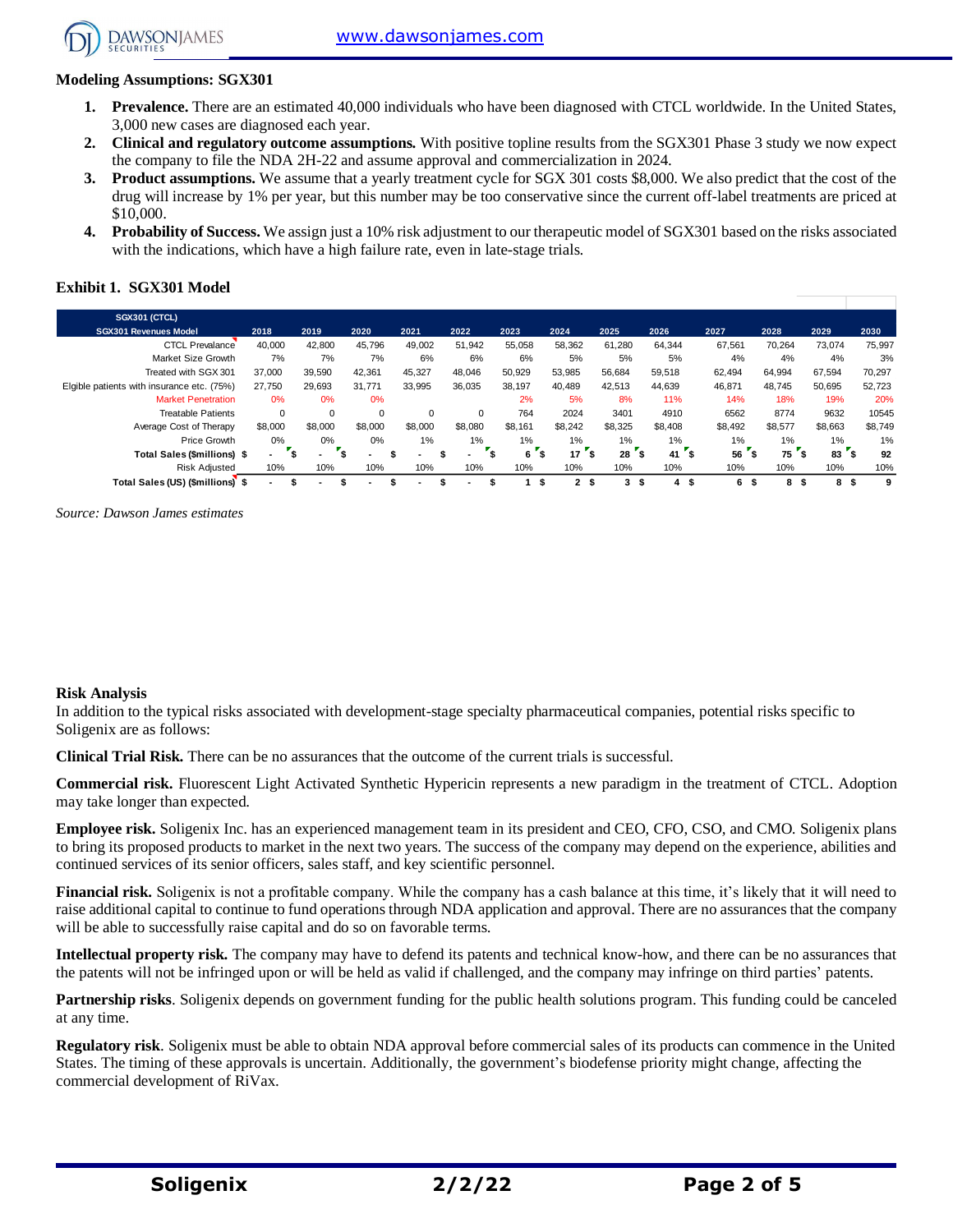# **Exhibit 2. Income Statement Soligenix Inc., Inc. Income Statement (\$000 )**

| Soligenix Inc., Inc. Income Statement (\$000) |                          |                          |           |           |           |           |                |           |            |           |           |                          |           |           |           |           |           |
|-----------------------------------------------|--------------------------|--------------------------|-----------|-----------|-----------|-----------|----------------|-----------|------------|-----------|-----------|--------------------------|-----------|-----------|-----------|-----------|-----------|
| Soligenix Inc: YE Dec. 31                     | 2018A                    | 2019A                    | 2020A     | 1Q21A     | 2Q21A     | 3Q21E     | 4Q21E          | 2021E     | 2022E      | 2023E     | 2024E     | 2025E                    | 2026E     | 2027E     | 2028E     | 2029E     | 2030E     |
| Revenue (\$000)                               |                          |                          |           |           |           |           |                |           |            |           |           |                          |           |           |           |           |           |
| SGX942 (Mucositis) (WW)                       | $\overline{\phantom{a}}$ | $\overline{\phantom{a}}$ |           |           |           |           | ٠              |           |            |           |           | $\overline{\phantom{a}}$ |           |           |           |           |           |
| SGX-301                                       | $\overline{\phantom{a}}$ | $\sim$                   |           |           |           |           | $\overline{a}$ |           |            | 623       | 1.669     | 2.831                    | 4.129     | 5.572     | 7.526     | 8.344     | 9,226     |
| <b>Total Product Sales</b>                    | n.                       | $\sim$                   | 1,931     |           |           | ×.        | $\sim$         | and the   | <b>COL</b> | 623       | 1.669     | 2,831                    | 4.129     | 5.572     | 7,526     | 8.344     | 9,226     |
| % Cho                                         |                          |                          |           |           |           |           |                |           |            |           |           |                          |           |           |           |           |           |
| License Revenue                               | 3,965                    | 3,216                    |           |           |           |           |                |           |            |           |           |                          |           |           |           |           |           |
| <b>Grant Revenue</b>                          | 1.276                    | 1.414                    |           | 33        | 215       | 186       |                | 434       |            |           |           |                          |           |           |           |           |           |
| Cost of Grant Revenue                         | (4,598)                  | (3, 567)                 |           | 112       |           |           |                | 112       |            |           |           |                          |           |           |           |           |           |
| % Sequential Growth                           |                          |                          |           |           |           |           |                |           |            |           |           |                          |           |           |           |           |           |
| <b>Total Revenues</b>                         | 644                      | 1.063                    | 2,359     | 148       | 215       | 186       | $\sim$         | 549       | ۰          | 623       | 1,669     | 2,831                    | 4,129     | 5,572     | 7,526     | 8,344     | 9,226     |
| Expenses                                      |                          |                          |           |           |           |           |                |           |            |           |           |                          |           |           |           |           |           |
| Cost of Goods Sold & Acquired in Process R&D  |                          | ÷                        | 1,821     | 122       | 204       | 166       | $\overline{a}$ | 493       |            | 62        | 167       | 283                      | 413       | 557       | 753       | 834       | 923       |
| <b>COGS % Sales</b>                           |                          |                          | 10%       | 10%       | 10%       | 10%       | 10%            | #DIV/0!   | #DIV/0!    | 10%       | 10%       | 10%                      | 10%       | 10%       | 10%       | 10%       | 10%       |
| Research and development                      | 6,751                    | 8,123                    | 15,146    | 1,367     | 2,105     | 2,481     | 2,481          | 8,435     | 8.604      | 8,776     | 8,951     | 9,130                    | 9,313     | 9,499     | 9,689     | 9,883     | 10,080    |
| R&D % Rev's                                   |                          |                          |           |           |           |           |                |           |            |           |           |                          |           |           |           |           |           |
| G&A                                           | 2,952                    | 3,481                    | 3,979     | 891       | 915       | 914       | 914            | 3,635     | 3.707      | 3,782     | 3.857     | 3,934                    | 4,013     | 4.093     | 4,175     | 4,259     | 4,344     |
| G&A                                           |                          |                          |           |           |           |           |                |           |            |           |           |                          |           |           |           |           |           |
| Stock-based compensation - R&D                |                          |                          |           |           |           |           |                |           |            |           |           |                          |           |           |           |           |           |
| Stock-based compensation - G&A                |                          |                          |           |           |           |           |                |           |            |           |           |                          |           |           |           |           |           |
| Non-GAAP, Adj                                 |                          |                          |           |           |           |           |                |           |            |           |           |                          |           |           |           |           |           |
| <b>Total expenses</b>                         | 9.703                    | 11,604                   | 20.946    | 2.381     | 3.020     | 3.395     | 3.395          | 12.563    | 12.311     | 12.620    | 12.975    | 13.348                   | 13.739    | 14.150    | 14.617    | 14.976    | 15,347    |
| Oper. Inc. (Loss)                             | (9,059)                  | (10,541)                 | 18,587    | 2,234     | (3,010)   | (3,375)   | (3, 395)       | (12,014)  | (12, 311)  | (11,996)  | (11, 307) | (10,516)                 | (9,610)   | (8,577)   | (7,091)   | (6,632)   | (6, 121)  |
| <b>Oper Margin</b>                            | <b>NM</b>                | <b>NM</b>                | 8         | 15        | <b>NM</b> | <b>NM</b> | <b>NM</b>      | <b>NM</b> | <b>NM</b>  | <b>NM</b> | <b>NM</b> | <b>NM</b>                | <b>NM</b> | <b>NM</b> | <b>NM</b> | <b>NM</b> | <b>NM</b> |
| Interest Income                               | 159                      | 149                      | (23)      | (214)     | 422       | (67)      |                | 141       |            |           |           |                          |           |           |           |           |           |
| Interest expense                              |                          |                          | (11)      | 57        | 17        | (217)     |                | (142)     |            |           |           |                          |           |           |           |           |           |
| Other Income (expense)                        |                          | 426                      | 95        | 27        | (191)     | 72        |                | (92)      |            |           |           |                          |           |           |           |           |           |
| Change in fair value of warrant liability     |                          |                          |           |           |           |           |                |           |            |           |           |                          |           |           |           |           |           |
| Pre-tax income                                | (8,900)                  | (9.966)                  | (18.525)  | (2.362)   | (2.762)   | (3.588)   | (3, 395)       | (12, 107) | (12, 311)  | (11,996)  | (11, 307) | (10, 516)                | (9,610)   | (8, 577)  | (7,091)   | (6, 632)  | (6, 121)  |
| <b>Pretax Margin</b>                          | <b>NM</b>                | <b>NM</b>                | <b>NM</b> | <b>NM</b> | <b>NM</b> | <b>NM</b> | <b>NM</b>      | <b>NM</b> | <b>NM</b>  | <b>NM</b> | <b>NM</b> | <b>NM</b>                | <b>NM</b> | <b>NM</b> | <b>NM</b> | <b>NM</b> | <b>NM</b> |
| Income Tax (Benefit)                          |                          | 611                      | 837       | (591)     | 865       | (897)     | (849)          | (1, 472)  | (3,693)    | (4,079)   | (3,844)   | (3,576)                  | (3, 267)  | (2,916)   | (2, 411)  | (2, 255)  | (2,081)   |
| <b>Tax Rate</b>                               | 0%                       | 15%                      | 20%       | 25%       | 25%       | 25%       | 25%            | 25%       | 30%        | 34%       | 34%       | 34%                      | 34%       | 34%       | 34%       | 34%       | 34%       |
| <b>GAAP Net Income (loss)</b>                 | (8,900)                  | (9,356)                  | (17,689)  | (1, 772)  | (1, 897)  | (3,588)   | (2, 546)       | (9,803)   | (8,618)    | (7, 917)  | (7, 462)  | (6,941)                  | (6, 343)  | (5,661)   | (4,680)   | (4, 377)  | (4,040)   |
| <b>GAAP-EPS</b>                               | (0.79)                   | (0.49)                   | (0.64)    | (0.06)    | (0.05)    | (0.09)    | (0.06)         | (0.26)    | (0.20)     | (0.18)    | (0.16)    | (0.15)                   | (0.13)    | (0.11)    | (0.09)    | (0.08)    | (0.07)    |
| Non GAAP EPS (dil)                            | (0.30)                   | (0.49)                   | (0.64)    | (0.06)    | (0.05)    | (0.09)    | (0.06)         | (0.26)    | (0.20)     | (0.18)    | (0.16)    | (0.15)                   | (0.13)    | (0.11)    | (0.09)    | (0.08)    | (0.07)    |
| Word Avo Shrs (Bas) - '000s                   | 13,178                   | 19,377                   | 27,487    | 36,818    | 40,074    | 40,698    | 41,105         | 39,674    | 42,143     | 43,854    | 45,635    | 47,488                   | 49,416    | 51,422    | 53,510    | 55,683    | 57,944    |
| Watd Ava Shrs (Dil) - '000s                   | 13.178                   | 19.377                   | 27.487    | 36,818    | 40.074    | 40.698    | 41.105         | 39.674    | 42.143     | 43.854    | 45.635    | 47.488                   | 49.416    | 51.422    | 53.510    | 55.683    | 57.944    |

*Source: Dawson James estimates and Company Reports*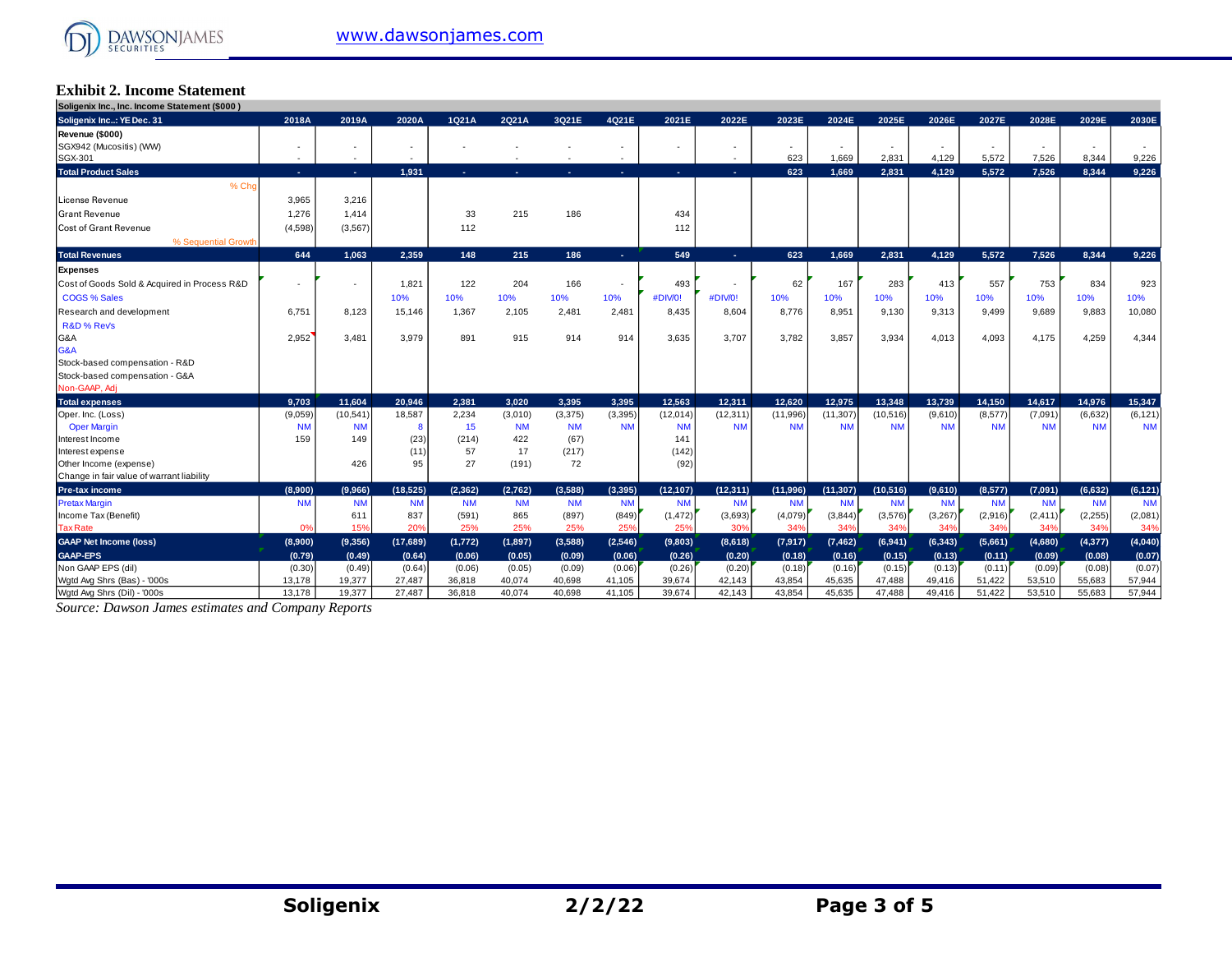# **Important Disclosures:**





- Price target and rating changes over the past three years:
- Initiated Buy August 5, 2019 Price Target \$3.00 Update – Buy – August 14, 2019 – Price Target \$3.00
- Update Buy August 28, 2019 Price Target \$3.00
- Update Buy November 20, 2019 Price Target \$3.00
- Update Buy December 4, 2019 Price Target \$3.00
- Update Buy February 12, 2020 Price Target \$3.00
- Update Buy March 31, 2020 Price Target \$3.00
- Update Buy May 1, 2020 Price Target \$3.00
- Update Buy June 24, 2020 Price Target \$3.00
- Rating Change Neutral July 28, 2020 Price Target \$2.00
- Update Neutral September 2, 2020 Price Target \$2.00
- Update Neutral October 22, 2020 Price Target \$2.00
- Update Neutral November 12, 2020 Price Target NA
- Update Neutral December 22, 2020 Price Target NA
- Update Neutral May 11, 2021 Price Target NA
- Update Neutral November 1, 2021 Price Target NA
- Update Neutral February 2, 2022 Price Target NA

Dawson James Securities, Inc. (the "Firm") is a member of the Financial Industry Regulatory Authority ("FINRA") and the Securities Investor Protection Corporation ("SIPC").

The Firm does not make a market in the securities of the subject company(s). The Firm has NOT engaged in investment banking relationships with SNGX in the prior twelve months, as a manager or co-manager of a public offering and has NOT received compensation resulting from those relationships. The Firm may seek compensation for investment banking services in the future from the subject company(s). The Firm has NOT received any other compensation from the subject company(s) in the last 12 months for services unrelated to managing or co-managing of a public offering.

Neither the research analyst(s) whose name appears on this report nor any member of his (their) household is an officer, director or advisory board member of these companies. The Firm and/or its directors and employees may own securities of the company(s) in this report and may increase or decrease holdings in the future. As of January 27, 2022, the Firm as a whole did not beneficially own 1% or more of any class of common equity securities of the subject company(s) of this report. The Firm, its officers, directors, analysts or employees may affect transactions in and have long or short positions in the securities (or options or warrants related to those securities) of the company(s) subject to this report. The Firm may affect transactions as principal or agent in those securities.

Analysts receive no direct compensation in connection with the Firm's investment banking business. All Firm employees, including the analyst(s) responsible for preparing this report, may be eligible to receive non-product or service-specific monetary bonus compensation that is based upon various factors, including total revenues of the Firm and its affiliates as well as a portion of the proceeds from a broad pool of investment vehicles consisting of components of the compensation generated by investment banking activities, including but not limited to shares of stock and/or warrants, which may or may not include the securities referenced in this report.